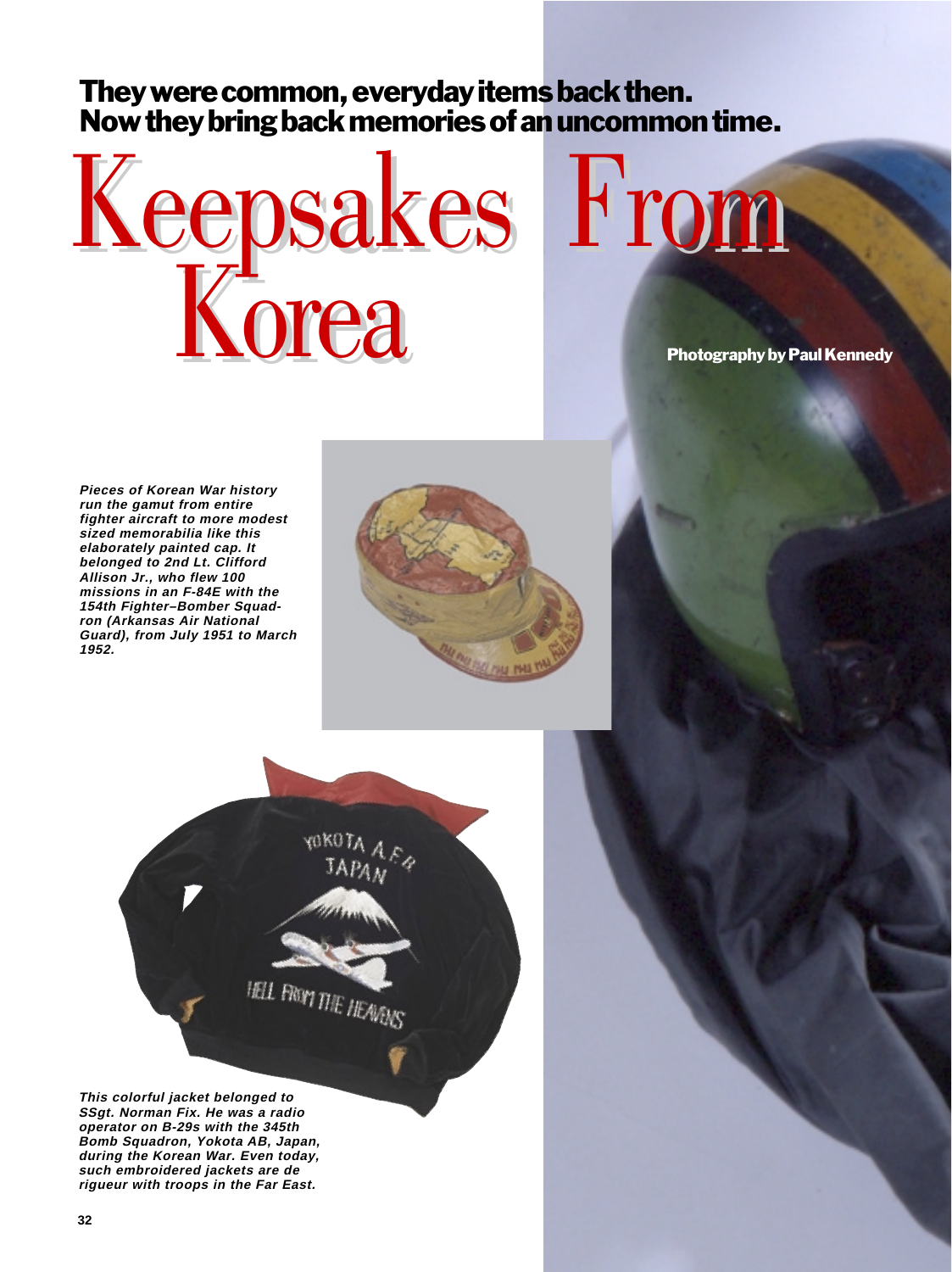**The name on this flight suit says it all. With a total of 34.5 victories, Col. Francis S. Gabreski heads the list of AAF and USAF aces with victories in both World War II and the Korean War. Gabby posed for this photo with his F-86 in September 1951. He had just shot down his second MiG-15.**

**AIR FORCE Magazine** / December 2000 **33**

S. GASSS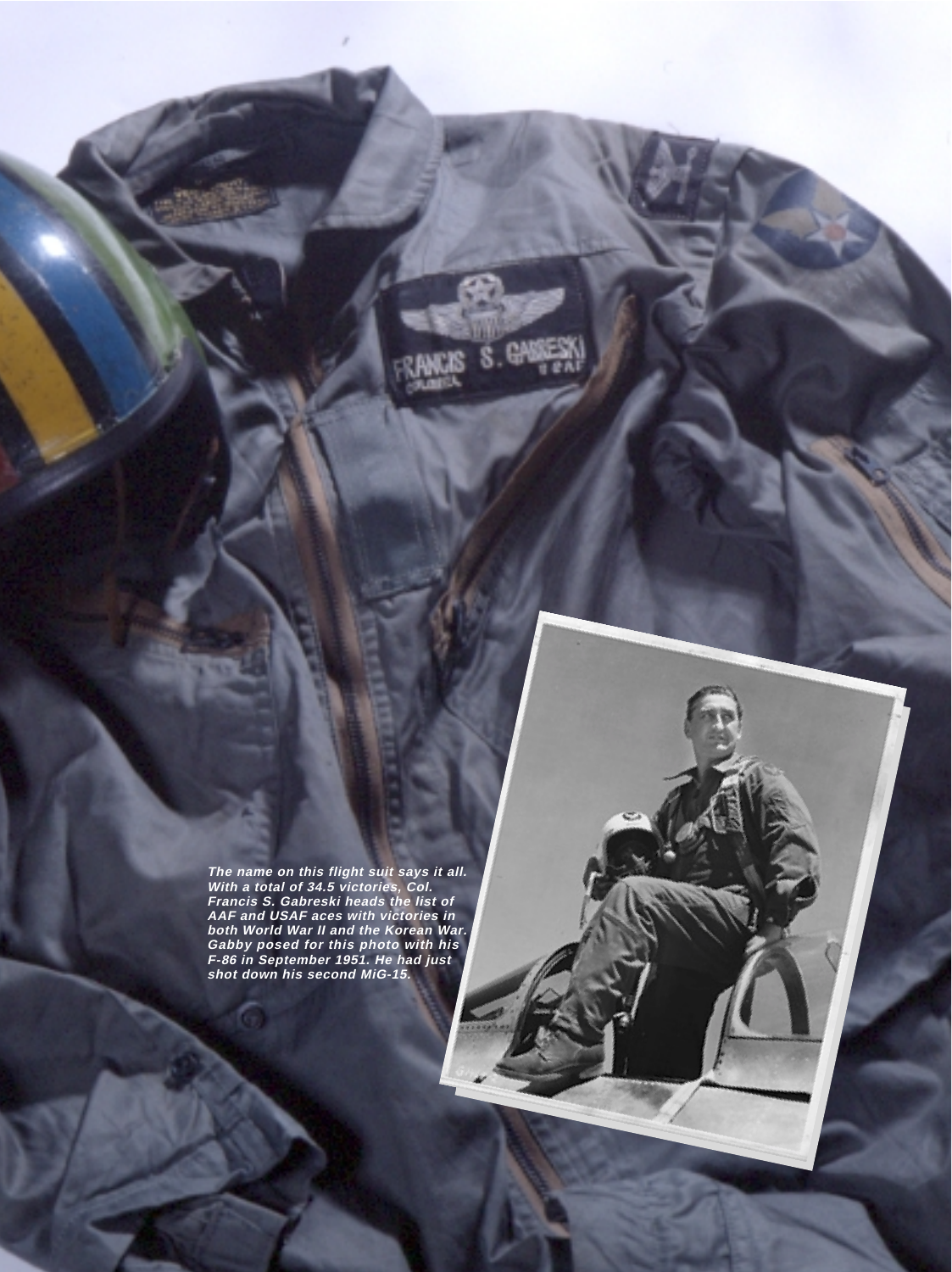



**Painting on leather jackets was an art form that carried over from World War II into the jet age. However, many pilots put away their leathers in favor of newer, warmer garments like the short N-2A flying jacket on the far left.**



**Pride in a new separate service is evident in the artwork on the "spring up" cap above. At left, the "Ike" jacket shows up in its new Air Force blue.**



Photos by Paul Kennedy Photos by Paul Kennedy



**Probably the most recognizable aircraft from the Korean War, the North American F-86 Sabre was USAF's first swept-wing jet fighter. Pilots flying the F-86 shot down 792 MiGs during the war, with only 76 losses. This one is on display at the US Air Force Museum at Wright– Patterson AFB, Ohio. It bears 4th Fighter Group markings, as flown by Lt. Col. Bruce Hinton on Dec. 17, 1950, the day he became the first F-86 pilot to down a MiG.**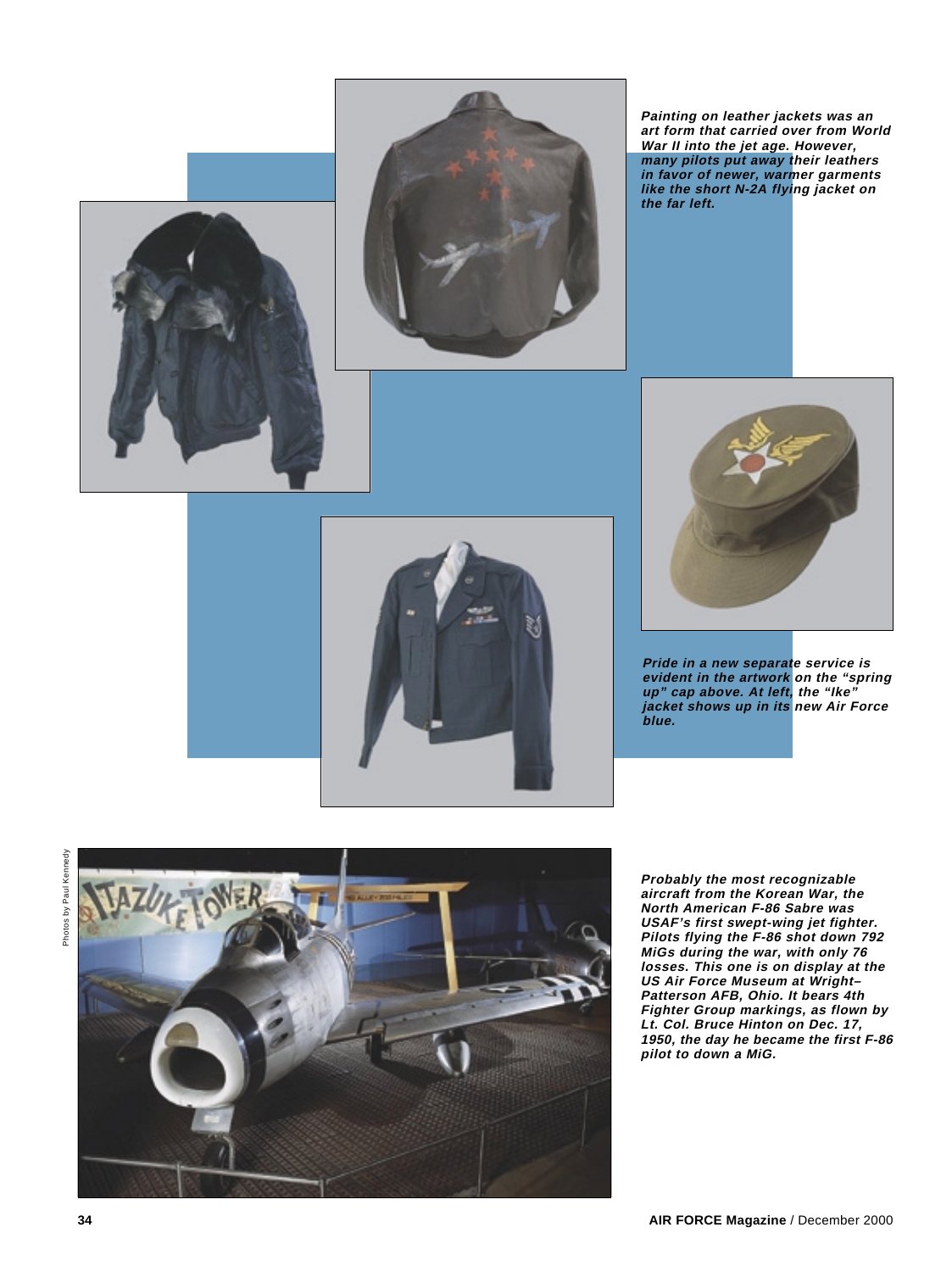**A new display at the museum depicts a pilot and crew chief walking back from a flight line in Korea. It brings to mind the famous photo (inset) of two 4th Fighter–Interceptor Wing pilots passing beneath a torii-style gateway at Kimpo AB as they head for combat in MiG Alley.**

**The equipment list for flight crews in the Korean War included everything from hard hats, G suits, and side arms to navigation and first-aid kits. In the photo below is a radio carrier vest with a bright yellow life preserver vest in front.**







**An array of survival equipment includes a direction-finding radio, signal mirror, and "blood chit" bearing a US flag. Blood chits promised a reward for assisting a downed American pilot.**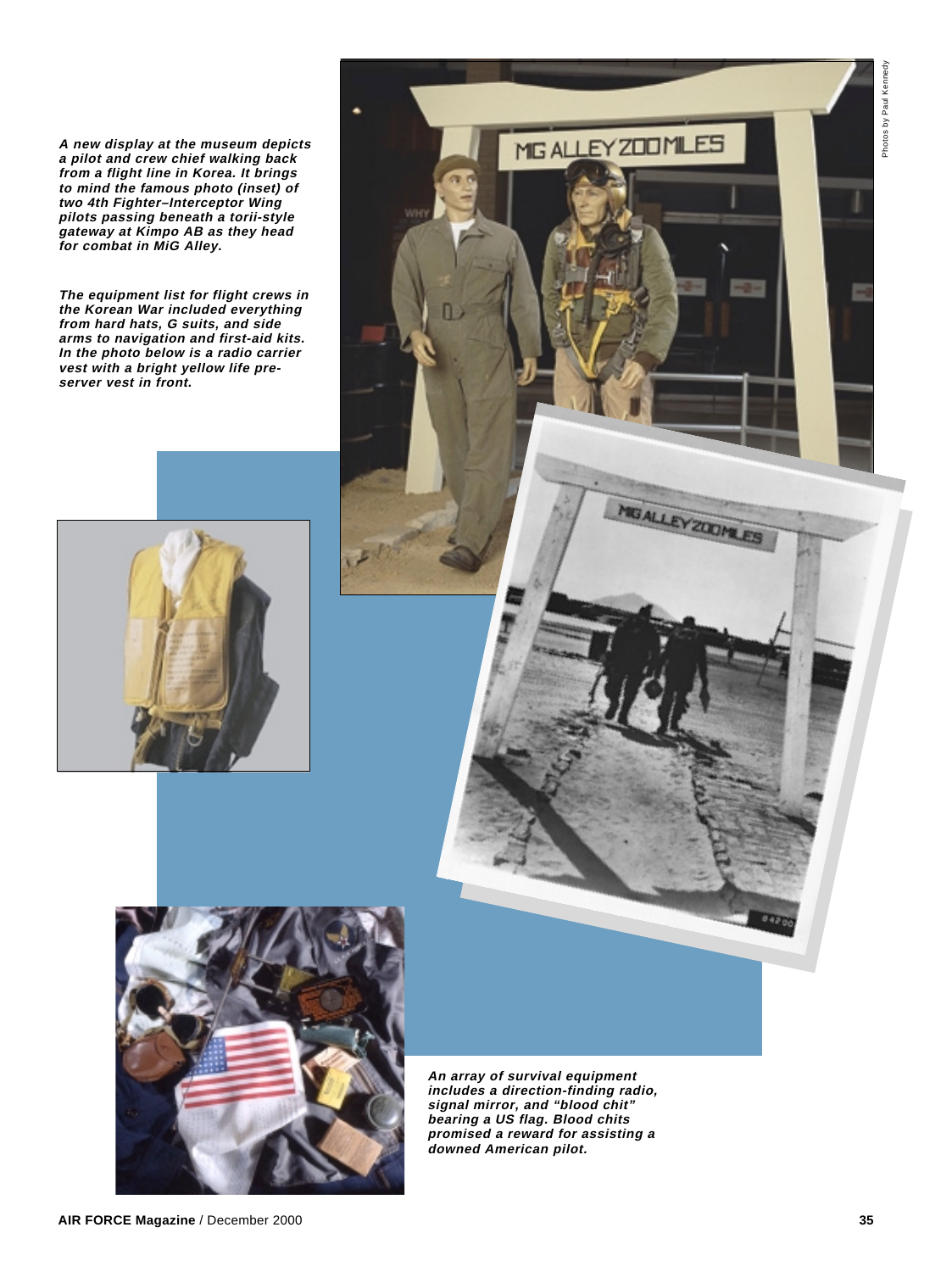

**First appearing during the Korean War in November 1950, MiG-15s were formidable opponents, and US Far East Command offered \$100,000 for the first one delivered intact. No enemy pilot took up the offer until after the war. In September 1953, North Korean Senior Lt. No Kum Sok defected to South Korea, landing a MiG-15 at Kimpo AB. It was disassembled and airlifted to Wright– Patterson AFB in December 1953, then reassembled and flight-tested. It was transferred to the museum in 1957.**



**At left is a flight helmet with a United Nations emblem. Fifteen other nations joined the US and South Korea in providing combat forces for UN Command in Korea. Noncombatant nations provided medical support.**



**The Cold War affected folks on the home front, too, with duck-and-cover drills and buildings marked with bomb shelter signs like the one at the far right. In 1951, the Air Force Association sponsored and Harvey Publications published the comic book shown here. The children who picked it up might well have built the F-86 model pictured, too.**